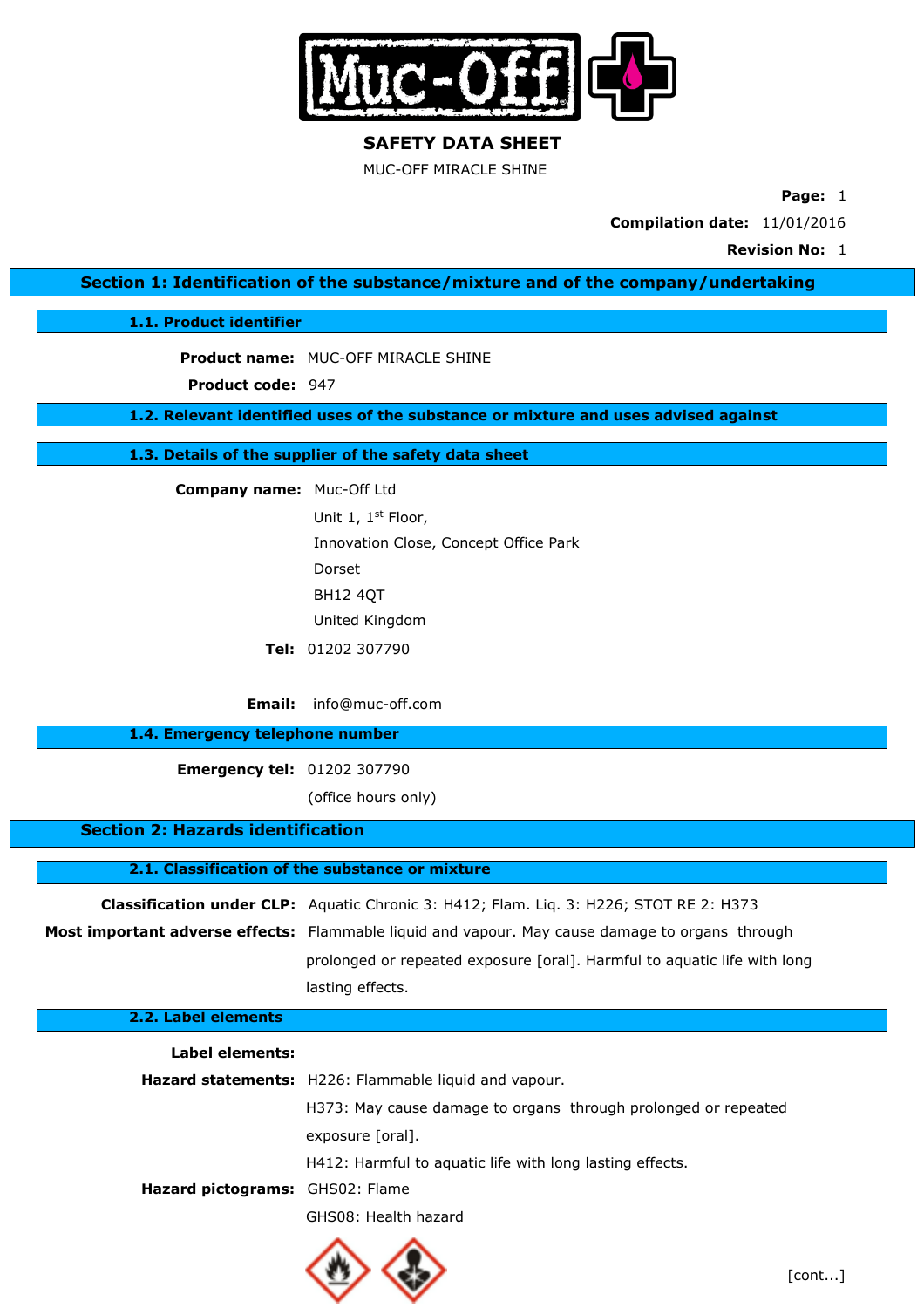MUC-OFF MIRACLE SHINE

**Page:** 2

| <b>Signal words: Warning</b> |                                                                                                              |
|------------------------------|--------------------------------------------------------------------------------------------------------------|
|                              | <b>Precautionary statements:</b> P101: If medical advice is needed, have product container or label at hand. |
|                              | P102: Keep out of reach of children.                                                                         |
|                              | P210: Keep away from heat, hot surfaces, sparks, open flames and other                                       |
|                              | ignition sources. No smoking.                                                                                |
|                              | P260: Do not breathe vapours.                                                                                |
|                              | P301+310: IF SWALLOWED: Immediately call a POISON CENTER/doctor/first                                        |
|                              | aid.                                                                                                         |
|                              | P331: Do NOT induce vomiting.                                                                                |
|                              | P501: Dispose of contents/container to hazardous or special waste                                            |
|                              | collection point.                                                                                            |
| 2.3. Other hazards           |                                                                                                              |

**Other hazards:** In use, may form flammable / explosive vapour-air mixture.

**PBT:** This product is not identified as a PBT/vPvB substance.

## **Section 3: Composition/information on ingredients**

**3.2. Mixtures**

## **Hazardous ingredients:**

HYDROCARBONS, C9-C12, N-ALKANES, ISOALKANES, CYCLICS, AROMATICS (2-25%) - REACH registered number(s): 01-2119458049-33

| <b>FINECS</b> | CAS             | PBT / WEL | CLP Classification                                                                                                   | Percent |
|---------------|-----------------|-----------|----------------------------------------------------------------------------------------------------------------------|---------|
| 919-446-0     | 64742-82<br>- 1 |           | Flam. Lig. 3: H226; Aguatic<br>Chronic 2: H411; STOT SE 3:<br>H336; STOT RE 1: H372; Asp.<br>Tox. 1: H304; -: EUH066 | 5-10%   |

HYDROCARBONS, C11-14, N-ALKANES, ISOALKANES, CYCLIC, <2% AROMATICS - REACH registered number(s): 01-2119456620-43

| <sup>926-141-6! ا</sup> | Substance with a Community | Asp. Tox. 1: H304; -: EUH066 | l-5% |
|-------------------------|----------------------------|------------------------------|------|
|                         | workplace exposure limit.  |                              |      |

### **Section 4: First aid measures**

## **4.1. Description of first aid measures**

| <b>Skin contact:</b> Remove all contaminated clothes and footwear immediately unless stuck to |
|-----------------------------------------------------------------------------------------------|
| skin. Wash immediately with plenty of soap and water.                                         |
| Eye contact: Bathe the eye with running water for 15 minutes.                                 |
| Ingestion: Wash out mouth with water. Give 1 cup of water to drink every 10 minutes.          |
| <b>Inhalation:</b> Move to fresh air in case of accidental inhalation of vapours.             |
|                                                                                               |

## **4.2. Most important symptoms and effects, both acute and delayed**

**Skin contact:** There may be mild irritation at the site of contact.

**Eye contact:** There may be irritation and redness.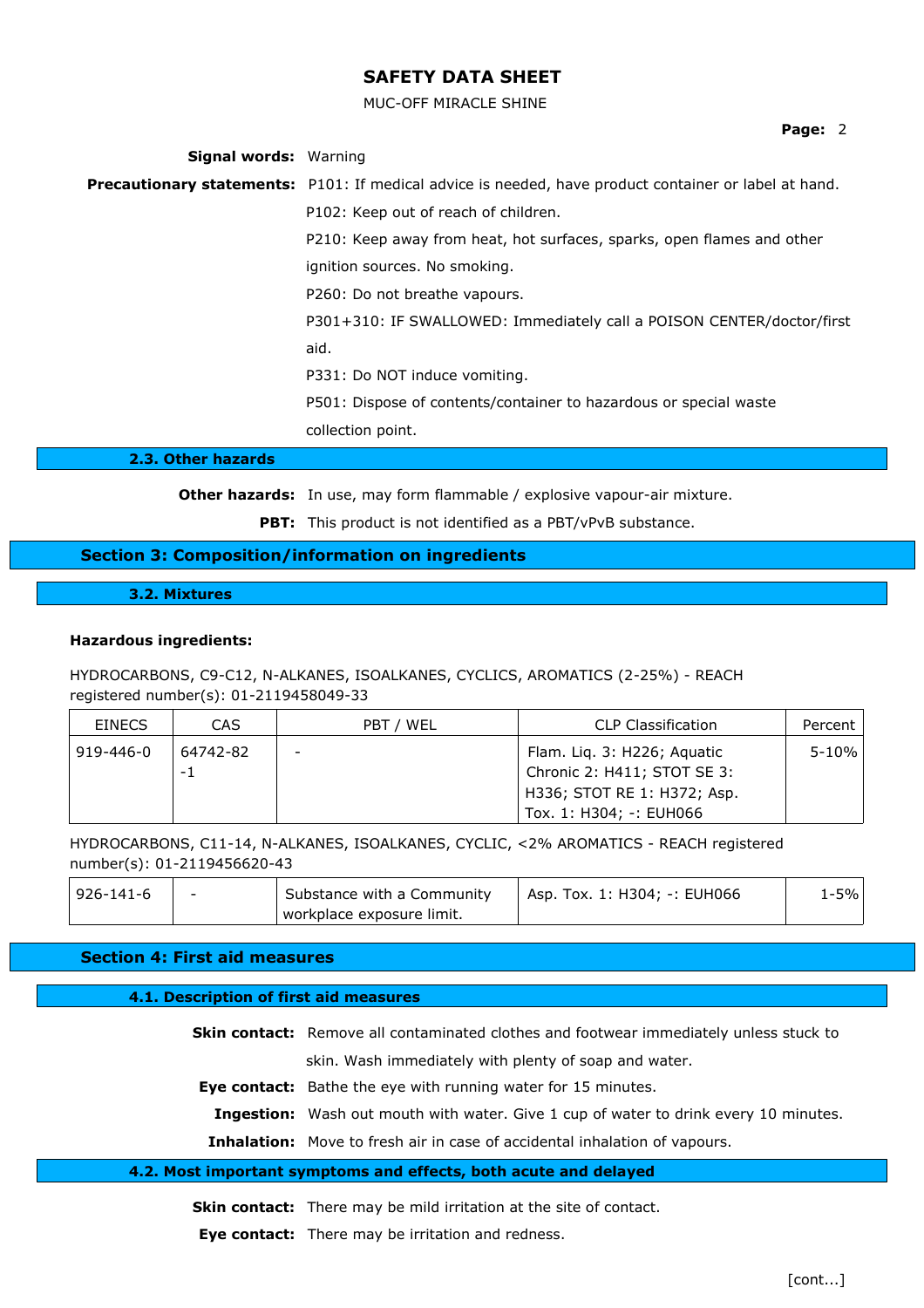MUC-OFF MIRACLE SHINE

#### **Page:** 3

**Ingestion:** Nausea and stomach pain may occur. There may be vomiting and diarrhoea.

**Inhalation:** Exposure may cause coughing or wheezing. Drowsiness or mental confusion may occur.

**Delayed / immediate effects:** Immediate effects can be expected after short-term exposure.

**4.3. Indication of any immediate medical attention and special treatment needed**

**Immediate / special treatment:** Not applicable.

**Section 5: Fire-fighting measures**

**5.1. Extinguishing media**

**Extinguishing media:** Alcohol resistant foam. Water spray. Carbon dioxide. Dry chemical powder.

#### **5.2. Special hazards arising from the substance or mixture**

**Exposure hazards:** Flammable. In combustion emits toxic fumes. Forms explosive air-vapour mixture.

**5.3. Advice for fire-fighters**

**Advice for fire-fighters:** Wear self-contained breathing apparatus. Wear protective clothing to prevent contact with skin and eyes.

#### **Section 6: Accidental release measures**

**6.1. Personal precautions, protective equipment and emergency procedures**

**Personal precautions:** Refer to section 8 of SDS for personal protection details. Eliminate all sources of ignition. Turn leaking containers leak-side up to prevent the escape of liquid.

**6.2. Environmental precautions**

**Environmental precautions:** Do not discharge into drains or rivers. Contain the spillage using bunding.

**6.3. Methods and material for containment and cleaning up**

**Clean-up procedures:** Absorb into dry earth or sand. Transfer to a closable, labelled salvage container for disposal by an appropriate method. Do not use equipment in clean-up procedure which may produce sparks.

**6.4. Reference to other sections**

**Reference to other sections:** Refer to section 8 of SDS.

**Section 7: Handling and storage**

**7.1. Precautions for safe handling**

**Handling requirements:** Smoking is forbidden. Ensure there is sufficient ventilation of the area.

**7.2. Conditions for safe storage, including any incompatibilities**

**Storage conditions:** Store in a cool, well ventilated area. Keep container tightly closed. Keep away from sources of ignition.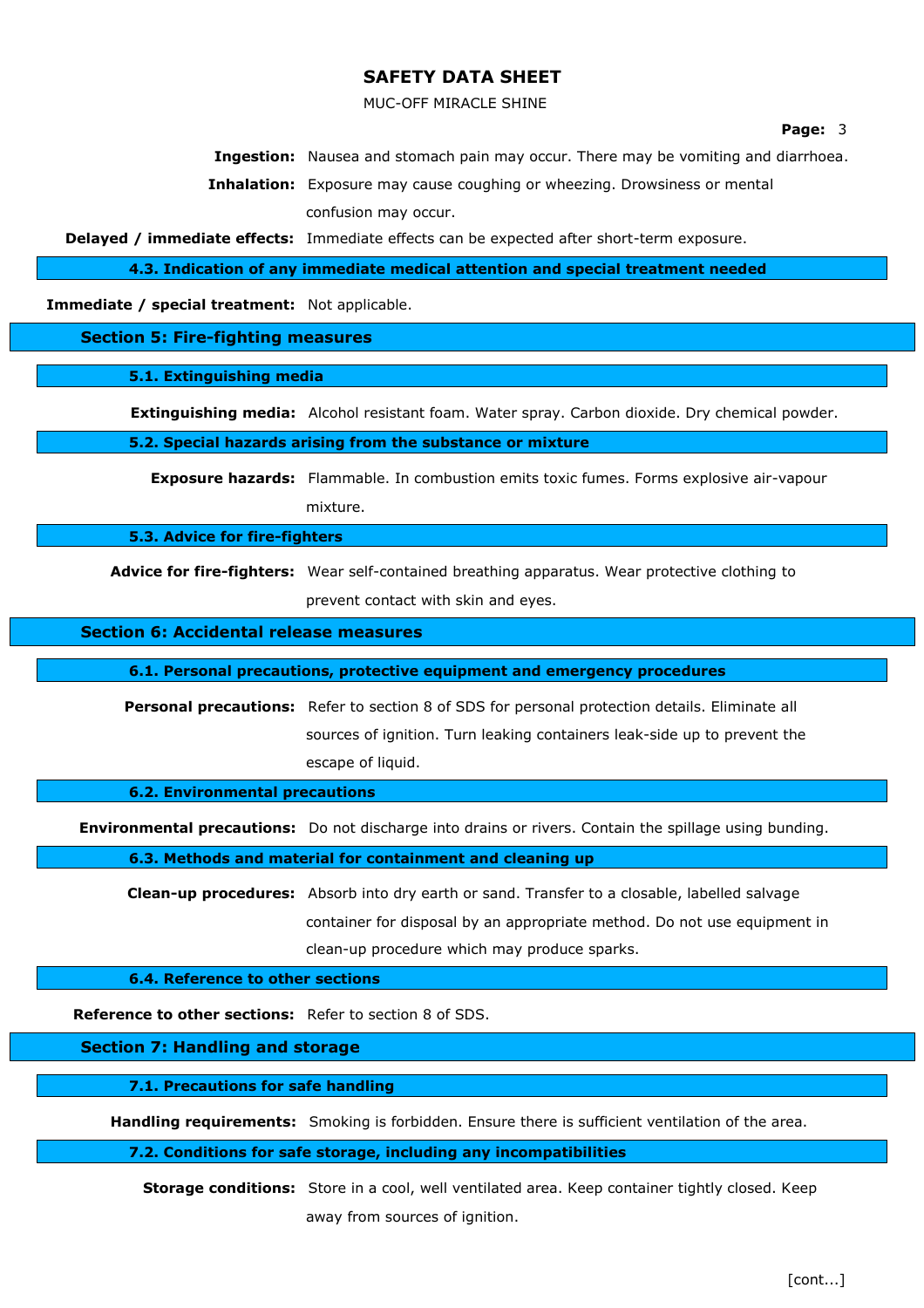## MUC-OFF MIRACLE SHINE

**Page:** 4

|       | 7.3. Specific end use(s)                           |                                         |                                                                                  |                                                                            |                                     |  |
|-------|----------------------------------------------------|-----------------------------------------|----------------------------------------------------------------------------------|----------------------------------------------------------------------------|-------------------------------------|--|
|       | Specific end use(s): No data available.            |                                         |                                                                                  |                                                                            |                                     |  |
|       |                                                    |                                         | <b>Section 8: Exposure controls/personal protection</b>                          |                                                                            |                                     |  |
|       |                                                    |                                         |                                                                                  |                                                                            |                                     |  |
|       | 8.1. Control parameters                            |                                         |                                                                                  |                                                                            |                                     |  |
|       | <b>Hazardous ingredients:</b>                      |                                         |                                                                                  |                                                                            |                                     |  |
|       |                                                    |                                         |                                                                                  | HYDROCARBONS, C9-C12, N-ALKANES, ISOALKANES, CYCLICS, AROMATICS (2-25%)    |                                     |  |
|       |                                                    |                                         |                                                                                  |                                                                            |                                     |  |
|       | <b>Workplace exposure limits:</b>                  |                                         |                                                                                  | <b>Respirable dust</b>                                                     |                                     |  |
| State | 8 hour TWA                                         |                                         | 15 min. STEL                                                                     | 8 hour TWA                                                                 | 15 min. STEL                        |  |
| UK    | 350mg/m3                                           |                                         |                                                                                  |                                                                            |                                     |  |
|       |                                                    |                                         |                                                                                  | HYDROCARBONS, C11-14, N-ALKANES, ISOALKANES, CYCLIC, <2% AROMATICS         |                                     |  |
| UK    | 1200mg/m3                                          |                                         |                                                                                  |                                                                            |                                     |  |
|       | <b>DNEL/PNEC Values</b>                            |                                         |                                                                                  |                                                                            |                                     |  |
|       | <b>DNEL / PNEC</b> No data available.              |                                         |                                                                                  |                                                                            |                                     |  |
|       | <b>8.2. Exposure controls</b>                      |                                         |                                                                                  |                                                                            |                                     |  |
|       |                                                    |                                         |                                                                                  |                                                                            |                                     |  |
|       |                                                    |                                         | <b>Engineering measures:</b> Ensure there is sufficient ventilation of the area. |                                                                            |                                     |  |
|       |                                                    |                                         | Respiratory protection: Respiratory protection not required.                     |                                                                            |                                     |  |
|       | Hand protection: Protective gloves.                |                                         |                                                                                  |                                                                            |                                     |  |
|       |                                                    |                                         | Eye protection: Safety glasses. Ensure eye bath is to hand.                      |                                                                            |                                     |  |
|       | Skin protection: Protective clothing.              |                                         |                                                                                  |                                                                            |                                     |  |
|       | <b>Section 9: Physical and chemical properties</b> |                                         |                                                                                  |                                                                            |                                     |  |
|       |                                                    |                                         | 9.1. Information on basic physical and chemical properties                       |                                                                            |                                     |  |
|       | <b>State: Emulsion</b>                             |                                         |                                                                                  |                                                                            |                                     |  |
|       | Colour: Pink                                       |                                         |                                                                                  |                                                                            |                                     |  |
|       |                                                    |                                         | <b>Odour:</b> Perceptible odour                                                  |                                                                            |                                     |  |
|       | <b>Evaporation rate: Moderate</b>                  |                                         |                                                                                  |                                                                            |                                     |  |
|       | <b>Oxidising:</b> Not applicable.                  |                                         |                                                                                  |                                                                            |                                     |  |
|       | Solubility in water: Insoluble                     |                                         |                                                                                  |                                                                            |                                     |  |
|       |                                                    | Also soluble in: Most organic solvents. |                                                                                  |                                                                            |                                     |  |
|       | <b>Viscosity: Viscous</b>                          |                                         |                                                                                  |                                                                            |                                     |  |
|       | Kinematic viscosity: >20.5                         |                                         |                                                                                  |                                                                            |                                     |  |
|       |                                                    |                                         |                                                                                  | Viscosity test method: Kinematic viscosity in 10-6 m2/s at 40°C (ISO 3219) |                                     |  |
|       | Boiling point/range°C: 100                         |                                         |                                                                                  | Melting point/range°C: No data available.                                  |                                     |  |
|       | Flammability limits %: lower: No data available.   |                                         |                                                                                  |                                                                            | upper: No data available.           |  |
|       | Flash point°C: 53                                  |                                         |                                                                                  | Part.coeff. n-octanol/water: No data available.                            |                                     |  |
|       | Autoflammability°C: No data available.             |                                         |                                                                                  |                                                                            | Vapour pressure: No data available. |  |

**Relative density:** 0.990 **pH:** Not applicable.

**VOC g/l:** No data available.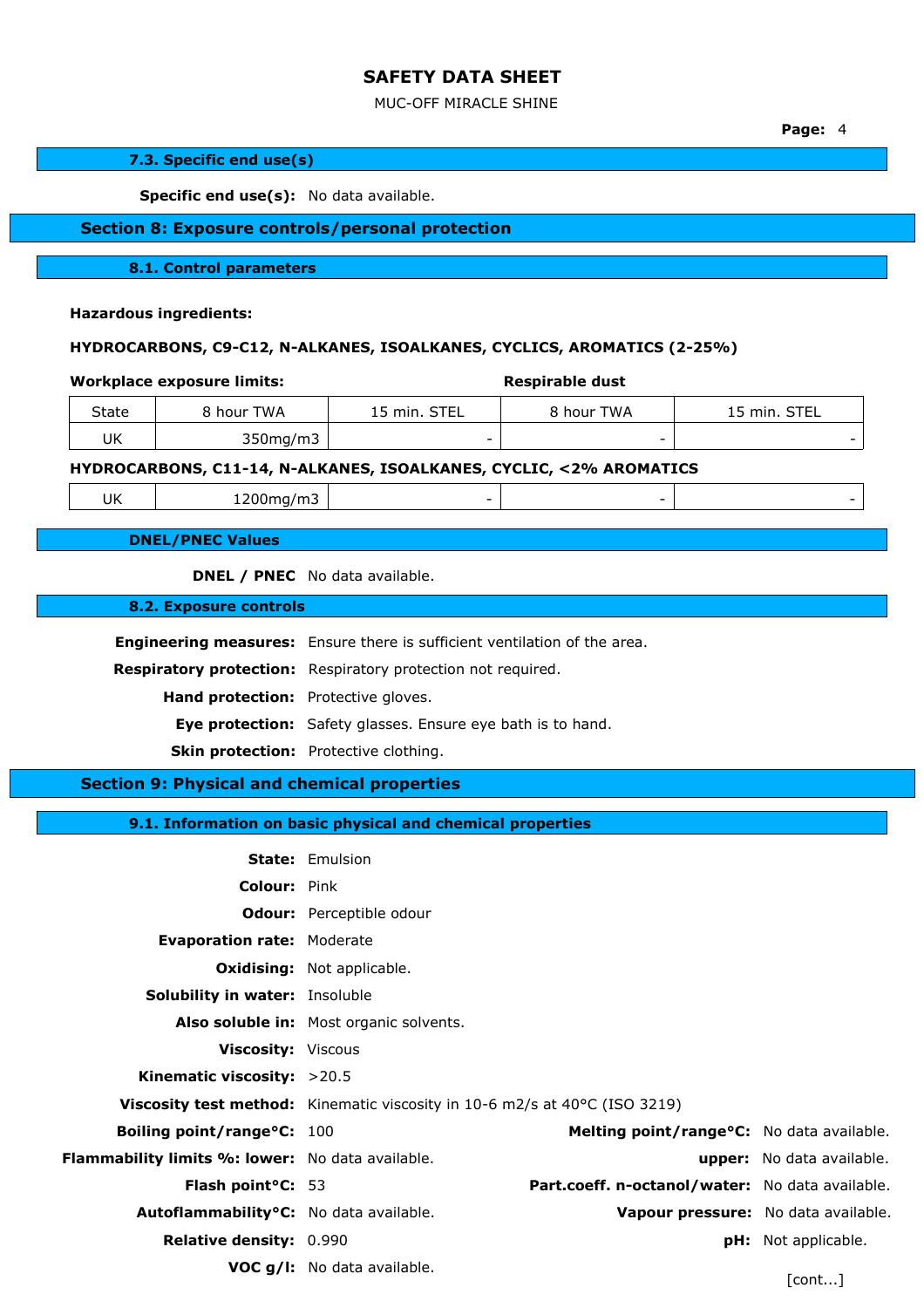#### MUC-OFF MIRACLE SHINE

**Page:** 5

#### **9.2. Other information**

**Other information:** No data available.

## **Section 10: Stability and reactivity**

**10.1. Reactivity**

**Reactivity:** Stable under recommended transport or storage conditions.

## **10.2. Chemical stability**

**Chemical stability:** Stable under normal conditions. Stable at room temperature.

#### **10.3. Possibility of hazardous reactions**

**Hazardous reactions:** Hazardous reactions will not occur under normal transport or storage

conditions. Decomposition may occur on exposure to conditions or materials listed below.

### **10.4. Conditions to avoid**

**Conditions to avoid:** Heat. Hot surfaces. Sources of ignition. Flames.

**10.5. Incompatible materials**

**Materials to avoid:** Strong oxidising agents. Strong acids.

**10.6. Hazardous decomposition products**

**Haz. decomp. products:** In combustion emits toxic fumes.

### **Section 11: Toxicological information**

**11.1. Information on toxicological effects**

## **Hazardous ingredients:**

### **HYDROCARBONS, C9-C12, N-ALKANES, ISOALKANES, CYCLICS, AROMATICS (2-25%)**

| DERMAL <sup>®</sup> | RAT        | LD50    | >3400  | mg/kg |
|---------------------|------------|---------|--------|-------|
| <sup>I</sup> ORAL   | <b>RAT</b> | LD50    | >15000 | mg/kg |
| VAPOURS             | RAT        | 4H LC50 | 13100  | mg/kg |

### **HYDROCARBONS, C11-14, N-ALKANES, ISOALKANES, CYCLIC, <2% AROMATICS**

| DERMAL  | <b>RBT</b> | LD50    | >5000        | mg/kg |
|---------|------------|---------|--------------|-------|
| ORAL    | RAT        | LD50    | >5000        | mg/kg |
| VAPOURS | RAT        | 4H LC50 | $>$ 5000 $ $ | mg/kg |

## **Relevant hazards for substance:**

| Hazaro                 | Route | Basis                 |
|------------------------|-------|-----------------------|
| STOT-repeated exposure | -     | Hazardous: calculated |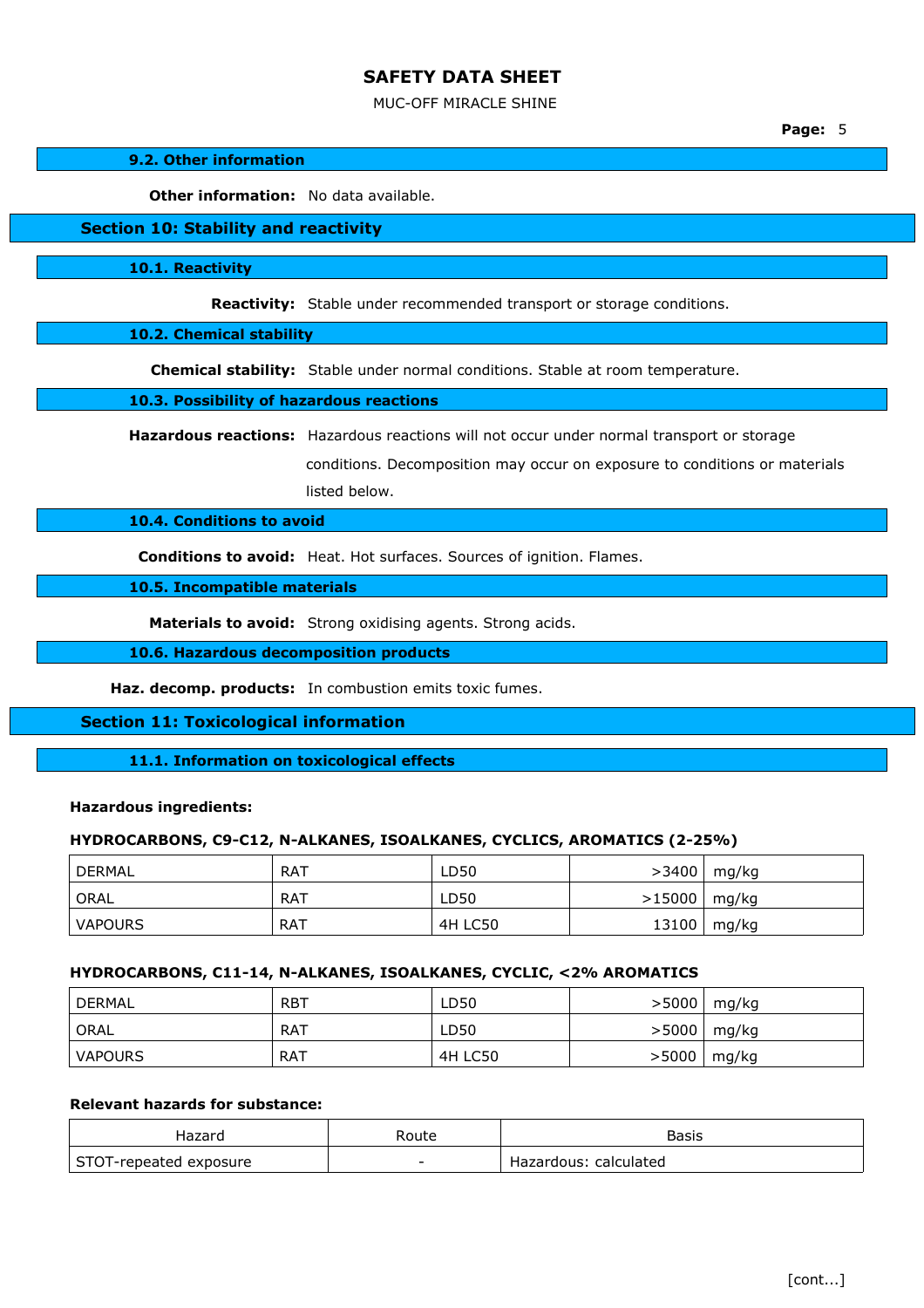#### MUC-OFF MIRACLE SHINE

#### **Symptoms / routes of exposure**

**Skin contact:** There may be mild irritation at the site of contact.

**Eye contact:** There may be irritation and redness.

**Ingestion:** Nausea and stomach pain may occur. There may be vomiting and diarrhoea.

**Inhalation:** Exposure may cause coughing or wheezing. Drowsiness or mental confusion may occur.

**Delayed / immediate effects:** Immediate effects can be expected after short-term exposure.

### **Section 12: Ecological information**

**12.1. Toxicity**

### **Hazardous ingredients:**

#### **HYDROCARBONS, C9-C12, N-ALKANES, ISOALKANES, CYCLICS, AROMATICS (2-25%)**

| Daphnia<br>magna | <b>FOR0</b><br>. 48H<br>-<br>н.<br>- - - - - - | $\sim$<br>. | mg/ |
|------------------|------------------------------------------------|-------------|-----|
| <b>FISH</b>      | LC50<br>96H                                    | :30         | mq/ |

### **HYDROCARBONS, C11-14, N-ALKANES, ISOALKANES, CYCLIC, <2% AROMATICS**

| ALGAE                               | 72H IC50 | ا 20           | mq/l |
|-------------------------------------|----------|----------------|------|
| Daphnia magna                       | 48H EC50 | >250∣          | mq/l |
| RAINBOW TROUT (Oncorhynchus mykiss) | 96H LC50 | $>1000$   mg/l |      |

#### **12.2. Persistence and degradability**

**Persistence and degradability:** Biodegradable in part only.

#### **12.3. Bioaccumulative potential**

**Bioaccumulative potential:** No bioaccumulation potential.

**12.4. Mobility in soil**

**Mobility:** Insoluble in water. Readily absorbed into soil.

#### **12.5. Results of PBT and vPvB assessment**

**PBT identification:** This product is not identified as a PBT/vPvB substance.

## **12.6. Other adverse effects**

**Other adverse effects:** Harmful to aquatic organisms.

### **Section 13: Disposal considerations**

#### **13.1. Waste treatment methods**

- **Disposal operations:** Transfer to a suitable container and arrange for collection by specialised disposal company.
	- **NB:** The user's attention is drawn to the possible existence of regional or national regulations regarding disposal.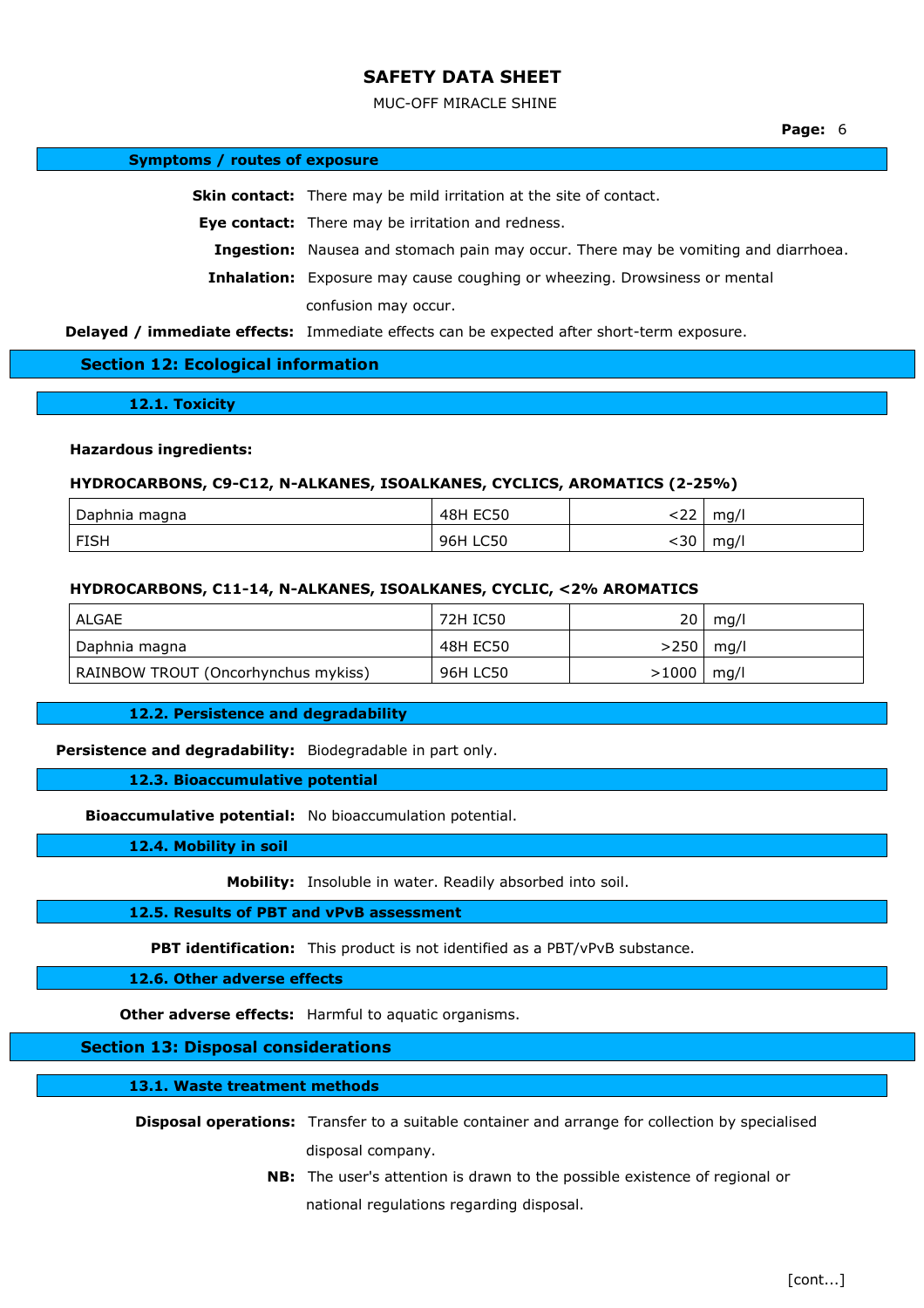MUC-OFF MIRACLE SHINE

|                                           | Page: 7                                                                                              |
|-------------------------------------------|------------------------------------------------------------------------------------------------------|
| <b>Section 14: Transport information</b>  |                                                                                                      |
| 14.1. UN number                           |                                                                                                      |
| <b>UN number: UN1993</b>                  |                                                                                                      |
| 14.2. UN proper shipping name             |                                                                                                      |
|                                           |                                                                                                      |
|                                           | Shipping name: FLAMMABLE LIQUID, N.O.S.                                                              |
|                                           | (HYDROCARBONS, C9-C12, N-ALKANES, ISOALKANES, CYCLICS, AROMATICS<br>$(2-25%)$                        |
| 14.3. Transport hazard class(es)          |                                                                                                      |
|                                           |                                                                                                      |
| <b>Transport class: 3</b>                 |                                                                                                      |
| 14.4. Packing group                       |                                                                                                      |
| Packing group: III                        |                                                                                                      |
| <b>14.5. Environmental hazards</b>        |                                                                                                      |
| Environmentally hazardous: No             | Marine pollutant: No                                                                                 |
| 14.6. Special precautions for user        |                                                                                                      |
|                                           | Special precautions: No special precautions.                                                         |
| Tunnel code: D/E                          |                                                                                                      |
| <b>Transport category: 3</b>              |                                                                                                      |
| <b>Section 15: Regulatory information</b> |                                                                                                      |
|                                           | 15.1. Safety, health and environmental regulations/legislation specific for the substance or mixture |
| Specific regulations: Not applicable.     |                                                                                                      |
| <b>15.2. Chemical Safety Assessment</b>   |                                                                                                      |
| <b>Section 16: Other information</b>      |                                                                                                      |
|                                           |                                                                                                      |
| <b>Other information</b>                  |                                                                                                      |
|                                           | <b>Other information:</b> This safety data sheet is prepared in accordance with Commission           |
|                                           | Regulation (EU) No 453/2010.                                                                         |
|                                           | * indicates text in the SDS which has changed since the last revision.                               |
|                                           | Phrases used in s.2 and s.3: EUH066: Repeated exposure may cause skin dryness or cracking.           |
|                                           | H226: Flammable liquid and vapour.                                                                   |
|                                           | H304: May be fatal if swallowed and enters airways.                                                  |
|                                           | H336: May cause drowsiness or dizziness.                                                             |
|                                           | H372: Causes damage to organs <or affected,="" all="" if="" known="" organs="" state=""></or>        |
|                                           | through prolonged or repeated exposure < state route of exposure if it is                            |
|                                           | conclusively proven that no other routes of exposure cause the hazard>.                              |
|                                           | H373: May cause damage to organs <or affected,="" all="" if<="" organs="" state="" td=""></or>       |
|                                           | known> through prolonged or repeated exposure <state exposure<="" of="" route="" td=""></state>      |